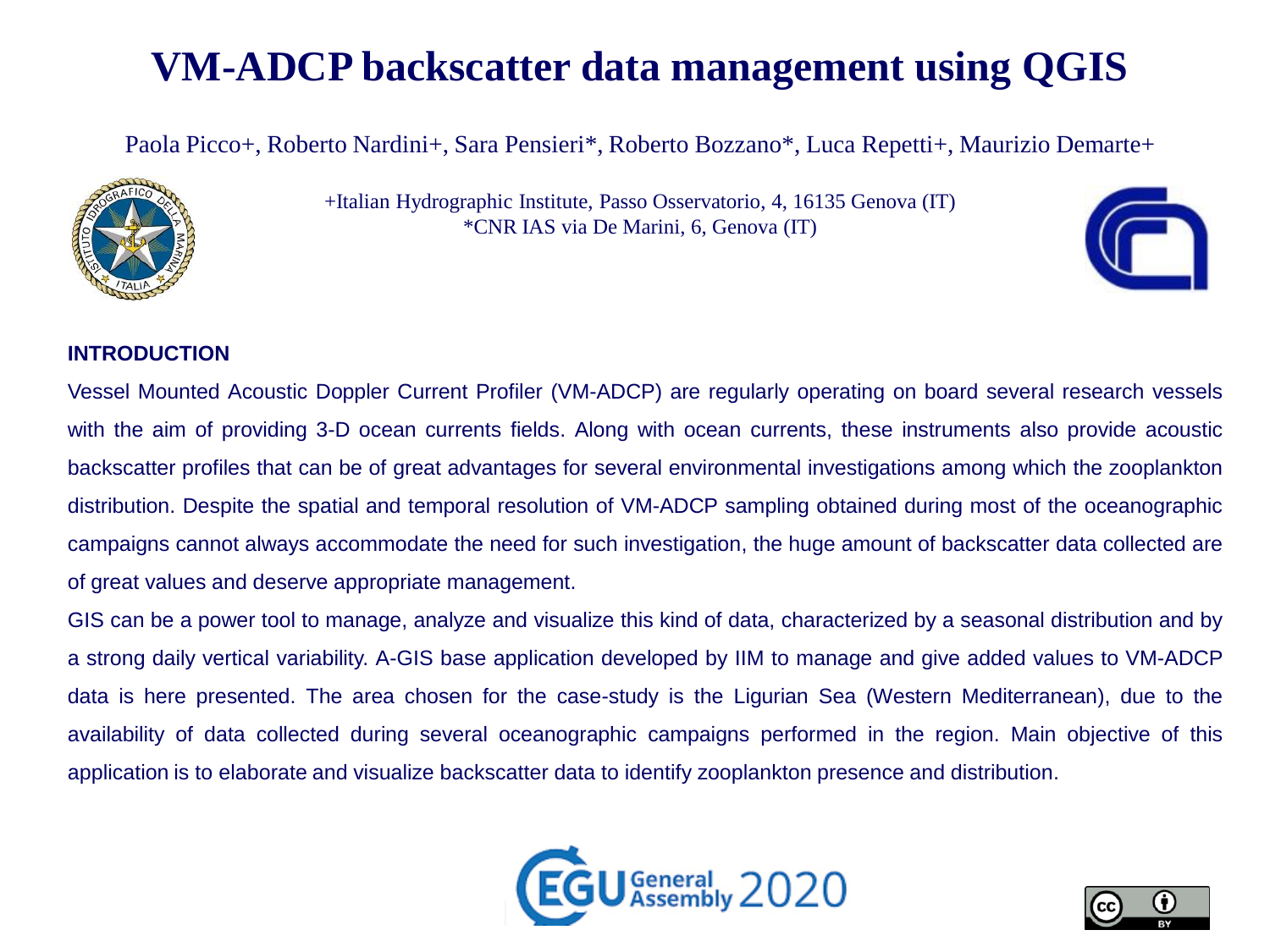### **Data and SW for the test-case**

#### **GIS**

**QCIS** applied to the Ligurian Sea including: Ligurian Sea bathymetry from IIM data-base Ephemeris computed for Genoa

#### **Oceanographic campaigns and measurements**

-R/V Minerva2 CNR 20-25 April 2017 Acoustic Backscatter data from RD&I VM-ADCP 150 kHz CTD profiles

-ITS/ARETUSA IIM 3-6 September 2018 Acoustic Backscatter data from RD&I VM-ADCP 150 kHz CTD profiles

#### **Other data**

Time series of ADCP RD&I 300 kHz backscatter data from fixed mooring In situ samples of zooplankton (biomass/ $m<sup>3</sup>$ ) from WP2 plankton net

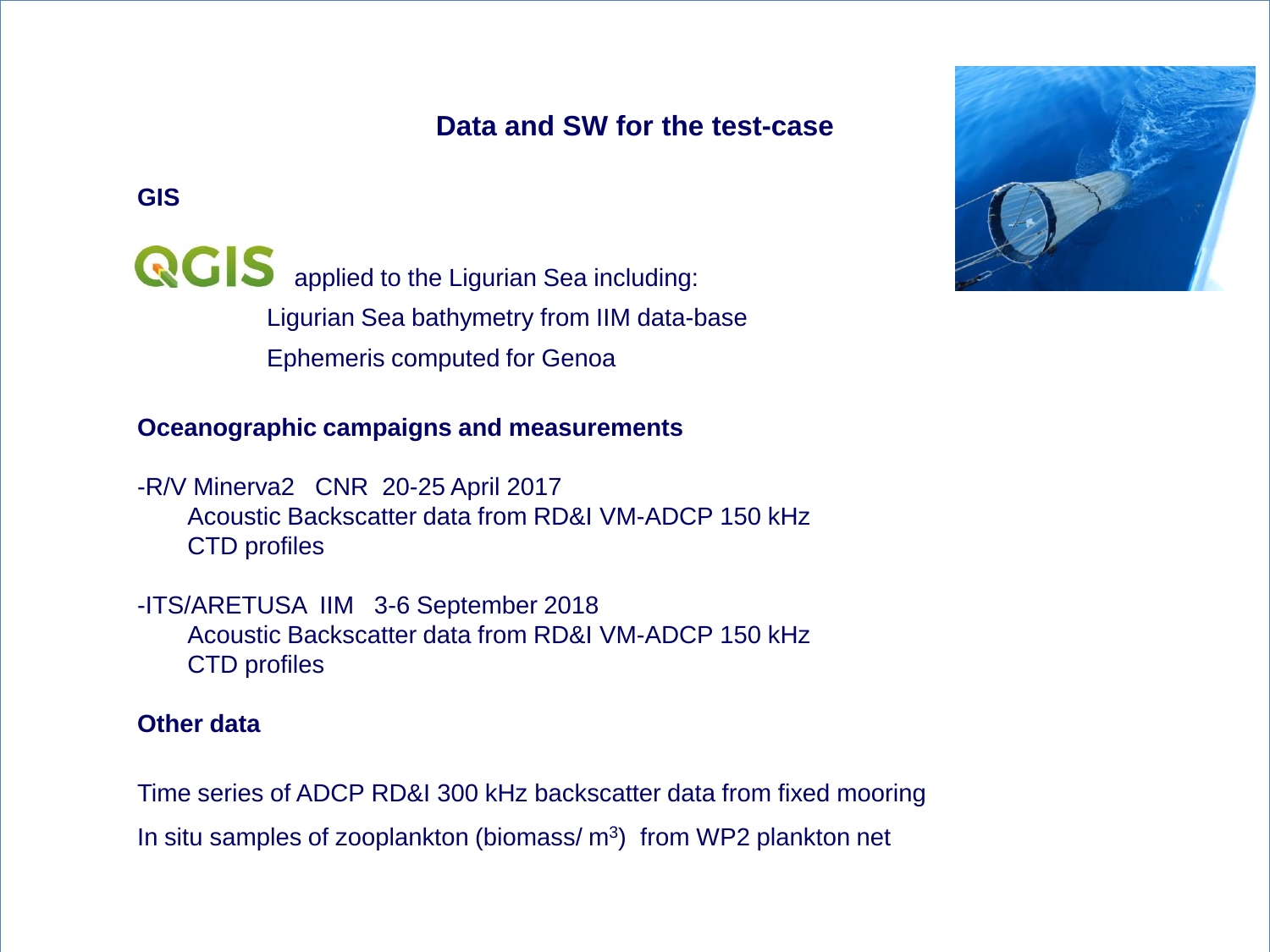

The area considered for the test-case with the route of the campaigns and the position of the available measurements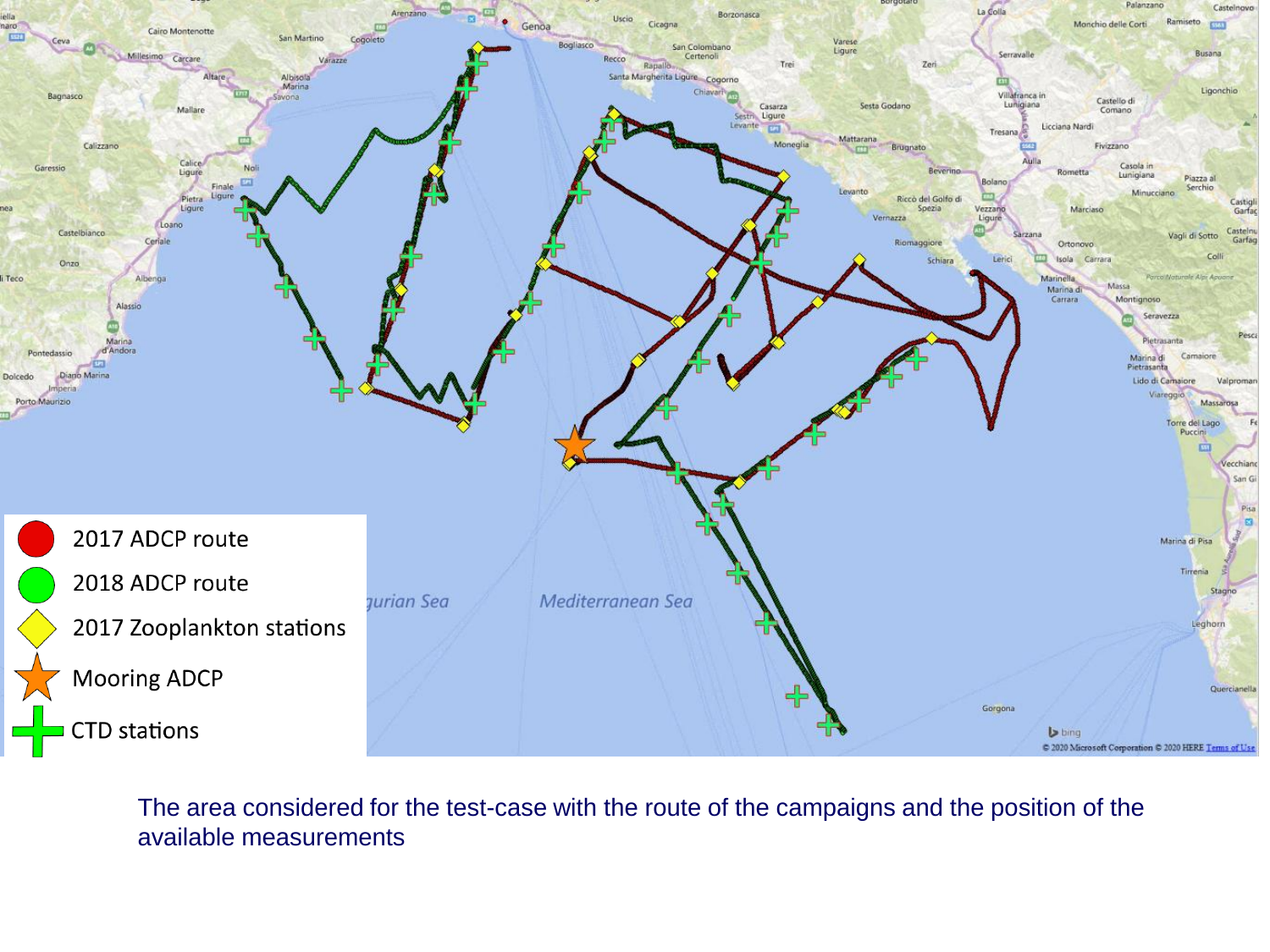#### **Acoustic Data Processing**

In order to make comparable backscatter data obtained from different RDI ADCPs, Mean Volume Backscatter Strength is computed according to the Field service Technical paper 003 (1998).

Then, slant-range correction is applied on each profile to compensate for the signal attenuation with the depth. Available CTD data were used for sound speed (UNESCO, 2010), and absorption computation (Aislie 1998).

\n
$$
c =
$$
 speed of sound at the scattering layer being measured  
\n $P =$  transmit pulse length  
\n $T_x =$  temperature of the transducer  
\n $R =$  range along the beam to the scatterers  
\n $\alpha =$  absorption coefficient of water  
\n $\left[ A A7 \times 10^{-20} \, \text{K} \, \text{K} \left( \text{T} + 272^* \right) \left( 10 K_c (E-E_r)/10 - 1 \right) \text{D}^2 \right]$ \n

$$
S_{v} = 10 \log_{10} \left[ \frac{4.47 \times 10^{-20} \, \text{K}_{2} \, \text{K}_{s} \, (T_{x} + 273^{*}) (10^{\kappa_{c} (E-E_{r})/10} - 1) \, R^{2}}{c \, P \, \text{K}_{1} \, 10^{-2 \alpha R/10}} \right]
$$

R: slant range to a depth cell (m) - This value is the range to the relevant scattering layer along the beam.

$$
R = \left[\frac{B + |(P - D)/2| + (N \times D) + (D/4)}{\text{Cos}\Theta}\right] \times \frac{c'}{1475.1}
$$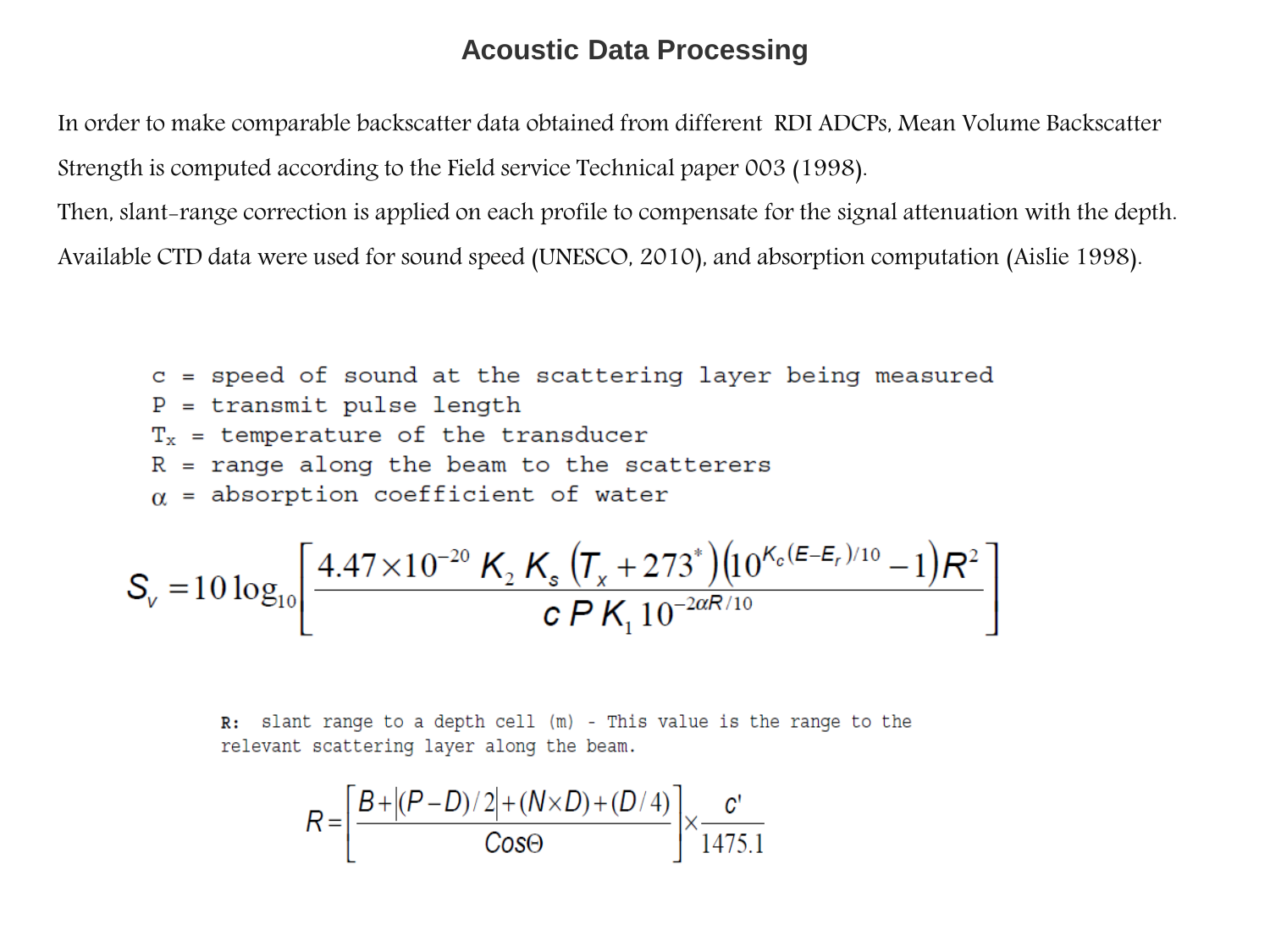Raw VM-ADCP 150 kHz backscatter data during April 2017 campaign. 10-min averaged profiles are plot as a function of time. Red-orange pixel are due to the presence of the bottom when approaching the coast. Dark and light blu alternates, indicating migrating pattern. Shadow areas indicate not operating ADCP.

Below a comparison with ADCP 300kHz hourly time-series of backscatter data at 46 m depth collected from a fixed mooring located in the area (43°47.77' N; 9°02.85 E). The two selected samples cover the same year period of 2017 campaign but in 2004 and 2005.

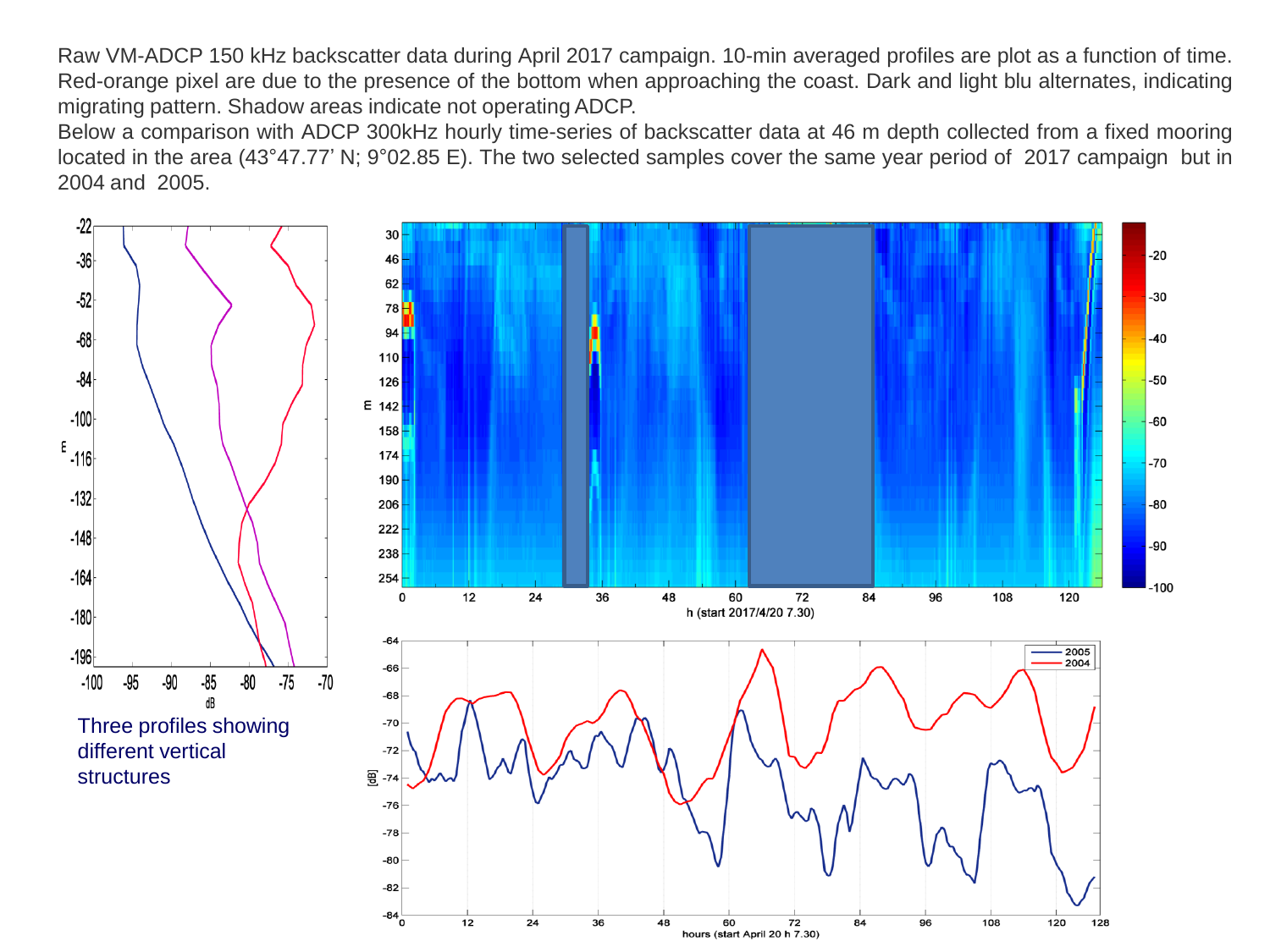# **Day and Nigth**

Most of the zooplankton organisms vertically migrate from deep layers, where they are generally found during the day, to the surface that is reached after dusk .

The use of the ephemeris allows to precisely identify the data corresponding to the different phase of the dayligth (dusk, nigth, dawn,day ) which are represented in the maps by different colours. In the example night is blu, day is yellow, dusk and dawn are purple.

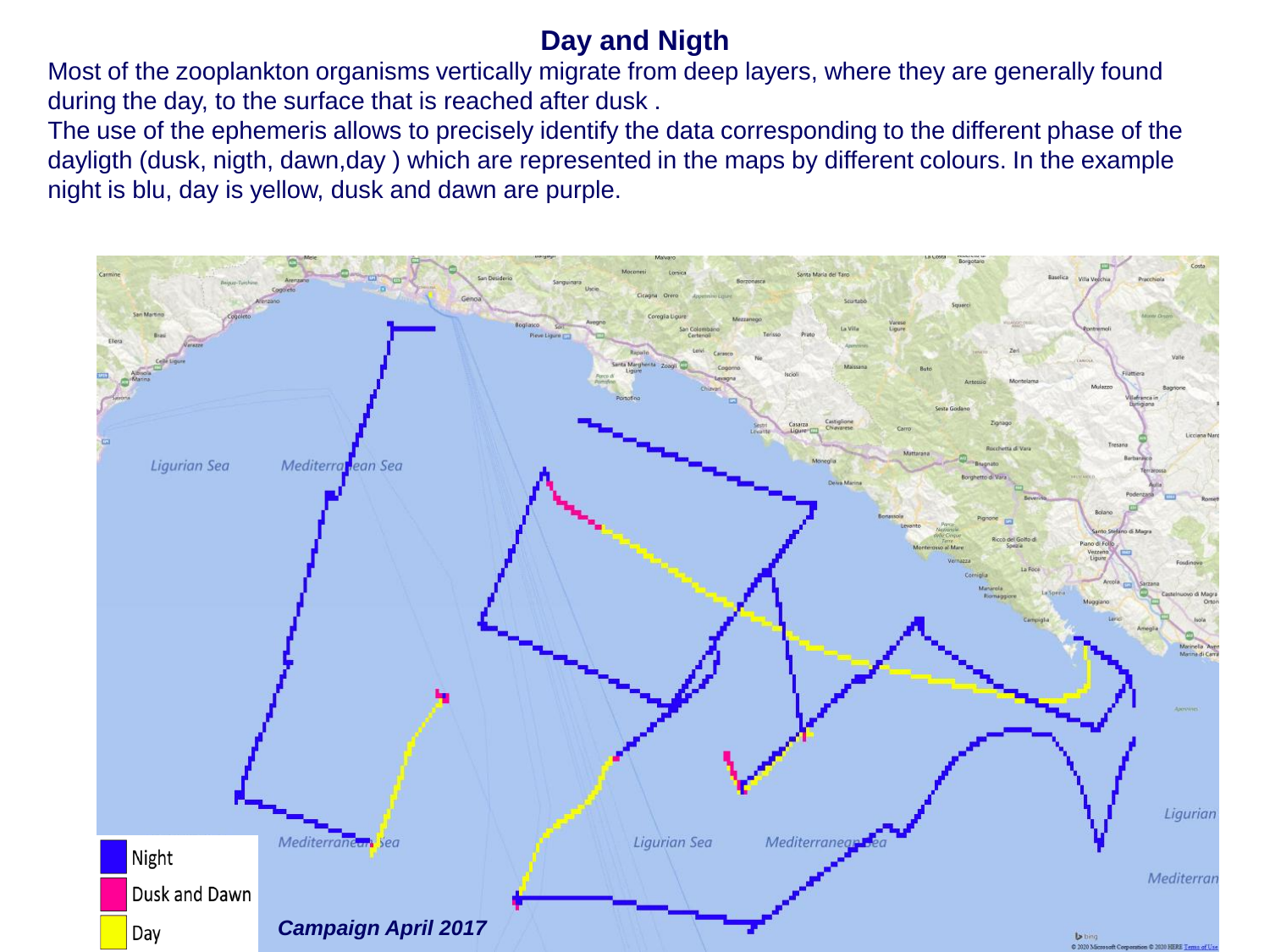#### **Surface and depth**

False-colour composite using two bands: red for surface (50 m) high intensity backscatter and blue for high backscatter intensity at deeper (120 m) layer. This technique shows the horizontal distribution of backscatter profiles having similar vertical structure. Combined with day/night maps can help to define migration patterns. Moreover, it is possible to identify "anomalies" such as the higher intensity in front of Genoa Port, probably to be ascribed to high sediment concentration. The high backscatter values due to the bottom can be eliminated by integration with the layer of the bathymetry.